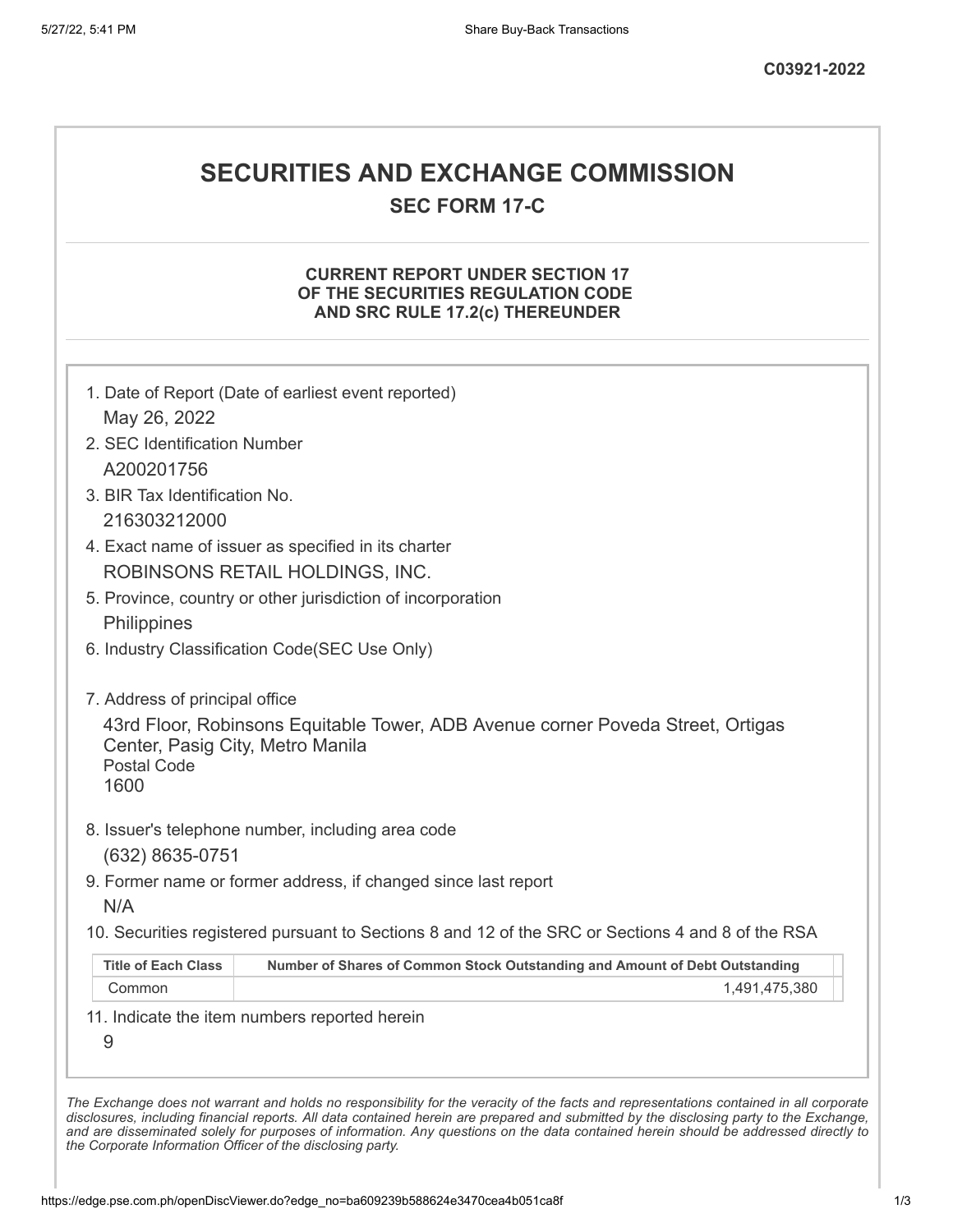5/27/22, 5:41 PM Share Buy-Back Transactions



# **Robinsons Retail Holdings, Inc. RRHI**

## **PSE Disclosure Form 9-1 - Share Buy-Back Transactions** *References: Section 9 of the Revised Disclosure Rules*

#### **Subject of the Disclosure**

Robinsons Retail Holdings, Inc. Share Buy-Back Transaction

**Background/Description of the Disclosure**

Share buyback on May 26, 2022.

The Board of Directors of RRHI approved the share buyback program of Php2.0 billion on March 9, 2020. The Board of Directors of RRHI approved the extension of the share buyback program for the additional amount of Php2.0 billion on February 26, 2021.

On February 11, 2022, the Board of Directors of RRHI approved to further extend the share buyback program for the additional amount of Philippine Pesos: One Billion (Php1,000,000,000.00)

On April 27, 2022, the Board of Directors of RRHI approved to further extend the share buyback program for the additional amount of Philippine Pesos: One Billion (Php1,000,000,000.00)

The total amount allotted for the share buyback is Philippine Pesos: Six Billion (Php6,000,000,000.00).

## **Type of Securities**

| Common |
|--------|
|        |

Preferred N/A

Others N/A

# **Details of Share Buy-Back Transaction(s)**

| <b>Date of Transaction</b> | <b>Number of Shares Purchased</b> | <b>Price Per Share</b> |
|----------------------------|-----------------------------------|------------------------|
| May 26, 2022               | 50                                | 51.80                  |
| May 26, 2022               | 50                                | 51.85                  |
| May 26, 2022               | 100                               | 51.90                  |
| May 26, 2022               | 1,000                             | 52.00                  |
| May 26, 2022               | 1,000                             | 52.05                  |
| May 26, 2022               | 6,090                             | 52.10                  |
| May 26, 2022               | 1,070                             | 52.00                  |
| May 26, 2022               | 36,930                            | 52.10                  |
|                            | 46,290                            |                        |

#### **Effects on Number of Shares**

|                           | <b>Before</b> | After         |
|---------------------------|---------------|---------------|
| <b>Outstanding Shares</b> | 1,491,521,670 | 1,491,475,380 |
| <b>Treasury Shares</b>    | 84,967,690    | 85,013,980    |